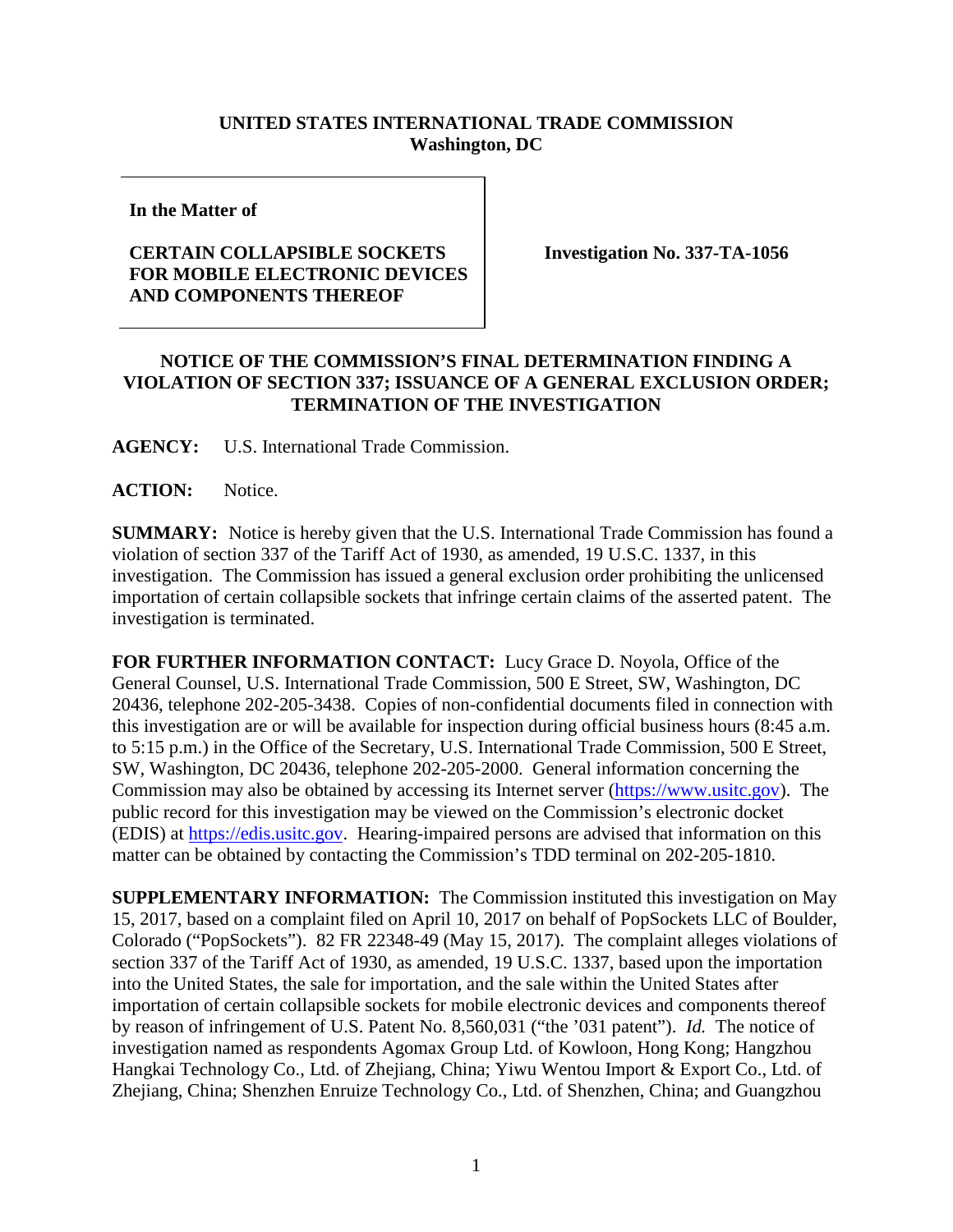Xi Xun Electronics Co., Ltd.; Shenzhen Chuanghui Industry Co., Ltd. of Guangdong, China; Shenzhen VVI Electronic Limited; Shenzhen Yright Technology Co., Ltd.; Shenzhen Kinsen Technology Co., Limited; Shenzhen Showerstar Industrial Co., Ltd.; Shenzhen Lamye Technology Co., Ltd.; Jiangmen Besnovo Electronics Co., Ltd.; Shenzhen Belking Electronic Co., Ltd.; Shenzhen CEX Electronic Co., Limited, all of Guangdong, China. *Id.* The Office of Unfair Import Investigations ("OUII") also was named as a party in the investigation.

On August 22, 2017, 13 out of 14 respondents were found in default. Notice (Aug. 22, 2017) (determining not to review Order No. 9 (Aug. 4, 2017)).

On September 18, 2017, the Commission terminated the last remaining respondent, Shenzhen Chuanghui Industry Co., Ltd., based on withdrawal of the complaint as to that respondent. Notice (Sept. 18, 2017) (determining not to review Order No. 10 (Aug. 28, 2017)).

On August 8, 2017, PopSockets filed a motion for summary determination that: (1) the defaulting respondents have sold for importation into the United States, imported into the United States, or sold after importation certain collapsible sockets for mobile electronic devices and components thereof that allegedly infringe certain claims of the '031 patent in violation of section 337; (2) the accused products infringe the asserted claims of the '031 patent; and (3) a domestic industry with respect to the '031 patent exists. The motion also requested a recommendation for entry of a general exclusion order and a bonding requirement pending Presidential review. On August 31, 2017, OUII filed a response supporting the motion in substantial part and supporting the requested remedy of a general exclusion order.

On February 1, 2018, the administrative law judge ("ALJ") issued the subject initial determination ("ID") (Order No. 11), granting PopSockets' motion for summary determination of a section 337 violation. The ID found that the defaulting respondents' accused products infringe one or more of claims 9-12 of the '031 patent, but found no infringement of claims 16 and 17 of the '031 patent. The ID found that the defaulting respondents' accused products have been imported into the United States and that a domestic industry exists in the United States with respect to the '031 patent. No petitions for review of the ID were filed. The ALJ also issued a Recommended Determination on Remedy and Bonding, recommending that, if the Commission finds a section 337 violation, the Commission issue a general exclusion order and impose a bond of 100 percent during the period of Presidential review.

On March 19, 2018, the Commission determined to review in part the ID. 83 FR 12812 (Mar. 23, 2018). Specifically, the Commission determined to review (1) the ID's findings on the technical prong of the domestic industry requirement to correct a typographical error and (2) the ID's findings on the economic prong of the domestic industry requirement. The Commission determined not to review the remaining issues decided in the ID. The Commission requested additional briefing from the parties on the issues under review and also invited the parties, interested government agencies, and any other interested parties to file written submissions on the issues of remedy, the public interest, and bonding.